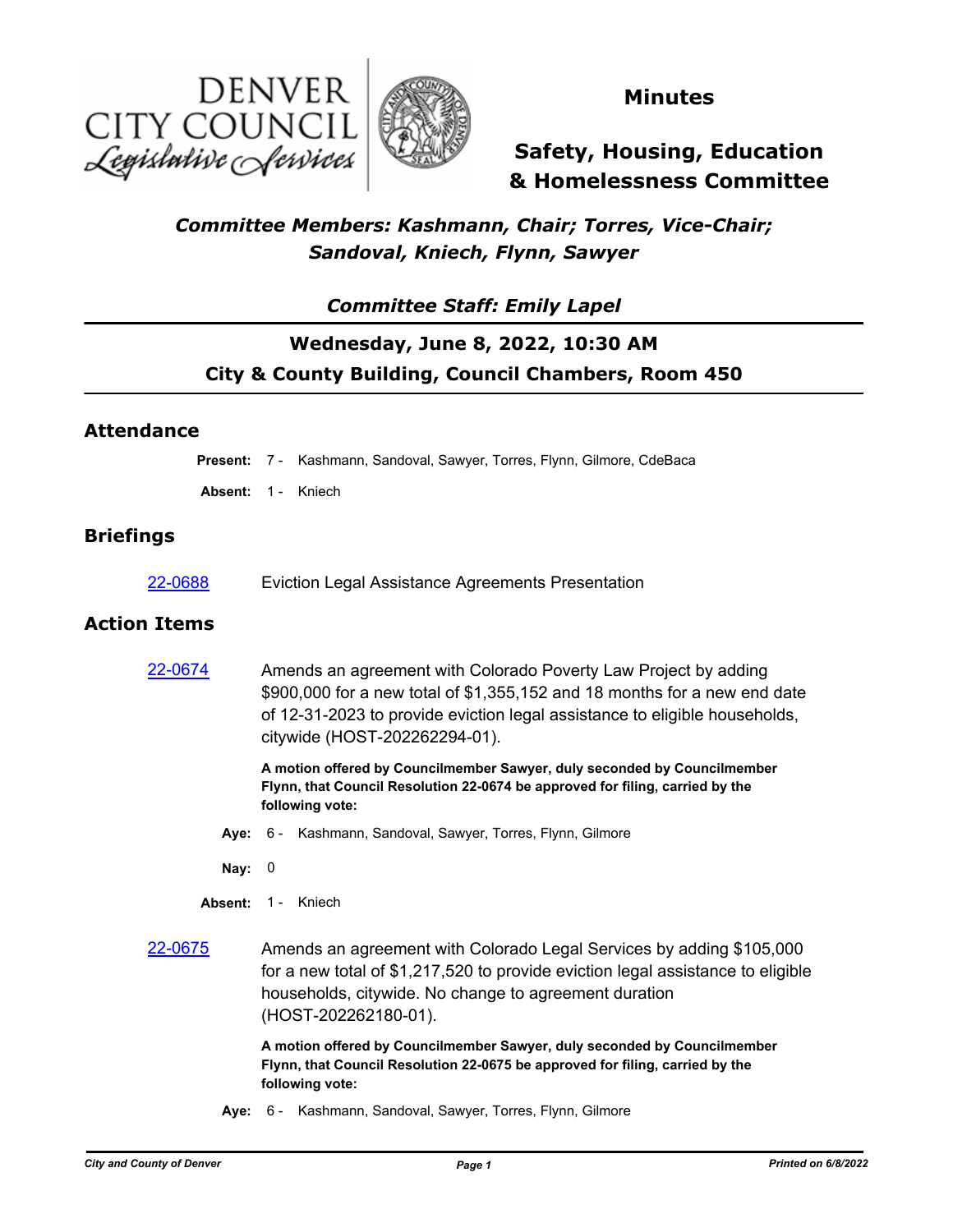**Nay:** 0

**Absent:** 1 - Kniech

[22-0676](http://denver.legistar.com/gateway.aspx?m=l&id=/matter.aspx?key=21743) Amends an agreement with The Community Firm by adding \$600,000 for a new total of \$984,000 and 17 months for a new end date of 12-31-2023 to provide eviction legal assistance to eligible households, citywide (HOST-202262295-01).

> **A motion offered by Councilmember Sawyer, duly seconded by Councilmember Flynn, that Council Resolution 22-0676 be approved for filing, carried by the following vote:**

- **Aye:** 6 Kashmann, Sandoval, Sawyer, Torres, Flynn, Gilmore
- **Nay:** 0
- **Absent:** 1 Kniech

#### **Consent Items**

Block Vote

Block Vote

**A motion offered to approve the following items en bloc, carried by the following vote:**

- **Aye:** 6 Kashmann, Sandoval, Sawyer, Torres, Flynn, Gilmore
- **Nay:** 0
- **Absent:** 1 Kniech
- [22-0518](http://denver.legistar.com/gateway.aspx?m=l&id=/matter.aspx?key=21585) Approves a contract with Mercy Housing Mountain Plains for \$572,483 in American Rescue Plan Act (ARPA) funds and through 12-31-2023 to support the development and operation of an affordable early childhood education center located at the Rose on Colfax at 1500 North Valentia Street in Council District 8 (MOEAI-202263349).

**A motion offered that Council Resolution 22-0518 be approved by consent en bloc, carried by the following vote:**

- **Aye:** 6 Kashmann, Sandoval, Sawyer, Torres, Flynn, Gilmore
- **Nay:** 0
- **Absent:** 1 Kniech
- [22-0653](http://denver.legistar.com/gateway.aspx?m=l&id=/matter.aspx?key=21720) Approves the collective bargaining agreement with Denver Firefighters Local 858 for 2023-2025 pay and benefits (SAFTY-202263373).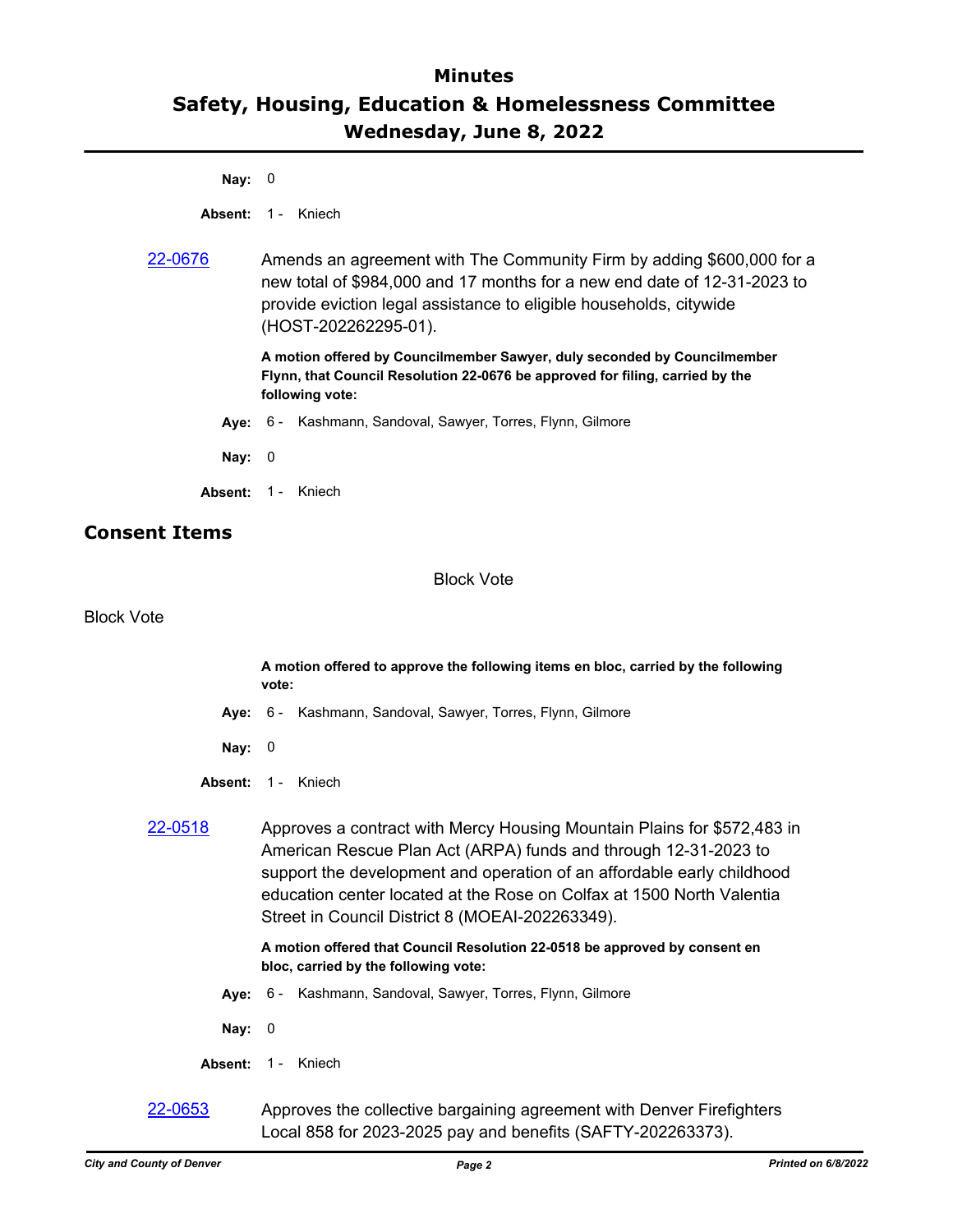**A motion offered that Council Resolution 22-0653 be approved by consent en bloc, carried by the following vote:**

- **Aye:** 6 Kashmann, Sandoval, Sawyer, Torres, Flynn, Gilmore
- **Nay:** 0
- **Absent:** 1 Kniech
- 

[22-0673](http://denver.legistar.com/gateway.aspx?m=l&id=/matter.aspx?key=21740) Amends an agreement with Yale Station Apartments, LLC, to preserve the City's covenant and stipulate how a conflict between United States Department of Housing and Urban Development and City covenants is to be addressed if any should arise, at the 50-unit senior housing project located at 5307 East Yale Avenue in Council District 4. No change to agreement duration or amount (HOST-202263068-01).

> **A motion offered that Council Resolution 22-0673 be approved by consent en bloc, carried by the following vote:**

- **Aye:** 6 Kashmann, Sandoval, Sawyer, Torres, Flynn, Gilmore
- **Nay:** 0
- Absent: 1 Kniech
- [22-0677](http://denver.legistar.com/gateway.aspx?m=l&id=/matter.aspx?key=21744) Amends a contract with Thriving Families to add \$157,090 for a new total of \$653,504 and one year for a new end date of 6-30-2023 to continue providing targeted early intervention supports to new mothers who recently had a child and are eligible for Temporary Assistance for Needy Families (TANF), citywide (SOCSV-201948997-04).

#### **A motion offered that Council Resolution 22-0677 be approved by consent en bloc, carried by the following vote:**

- **Aye:** 6 Kashmann, Sandoval, Sawyer, Torres, Flynn, Gilmore
- **Nay:** 0
- **Absent:** 1 Kniech
- [22-0678](http://denver.legistar.com/gateway.aspx?m=l&id=/matter.aspx?key=21745) Amends a contract with Colorado Women's Employment and Education, Incorporated by adding \$1,035,000 for a new contract total of \$1,805,000 and one year for a new end date of 6-30-2023 to continue providing intensive services to assist Colorado Works (CW)/Temporary Assistance for Needy Families (TANF) participants who require support with personal and family stabilization, case management, and skills development prior to job placement, citywide (SOCSV-202159631-01, SOCSV-202262905-01).

**A motion offered that Council Resolution 22-0678 be approved by consent en bloc, carried by the following vote:**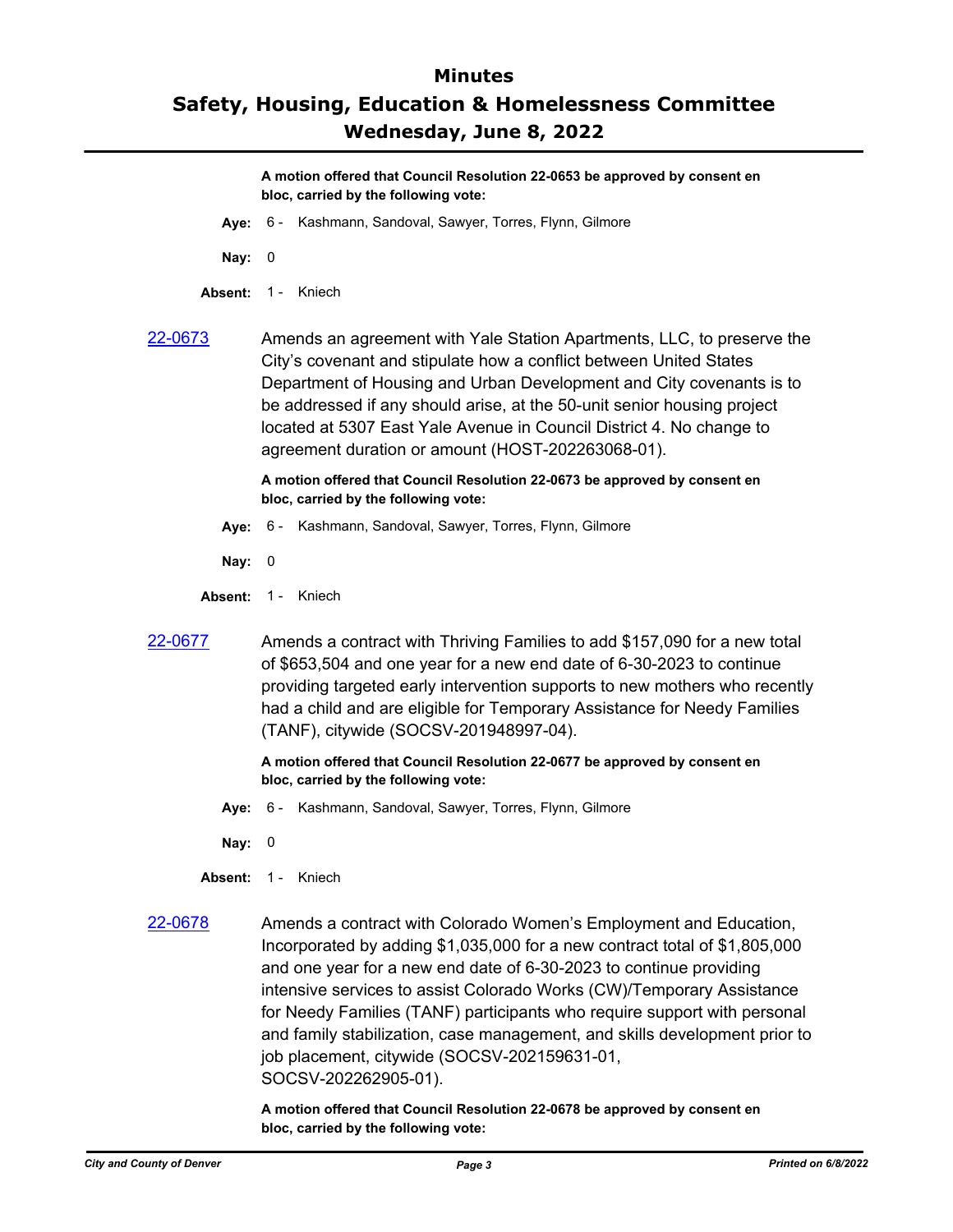- **Aye:** 6 Kashmann, Sandoval, Sawyer, Torres, Flynn, Gilmore
- **Nay:** 0
- Absent: 1 Kniech
- [22-0679](http://denver.legistar.com/gateway.aspx?m=l&id=/matter.aspx?key=21746) Amends a contract with CrossPurpose to add \$263,100 for a new contract total of \$1,301,225 and one year for a new end date of 6-30-2023 to continue providing targeted training and development of executive functioning/life preparedness skills to Colorado Works (CW)/Temporary Assistance for Needy Families (TANF) participants, citywide (SOCSV-201948998-03, SOCSV-202263282-03).

**A motion offered that Council Resolution 22-0679 be approved by consent en bloc, carried by the following vote:**

- **Aye:** 6 Kashmann, Sandoval, Sawyer, Torres, Flynn, Gilmore
- **Nay:** 0
- **Absent:** 1 Kniech
- 

[22-0680](http://denver.legistar.com/gateway.aspx?m=l&id=/matter.aspx?key=21747) Amends a contract with Jewish Family Services of Colorado, Inc. to add \$601,937 for a new contract total of \$1,619,923 and one year for a new end date of 6-30-2023 to continue providing intensive case management services to assist Colorado Works (CW)/Temporary Assistance for Needy Families (TANF) participants that need ongoing support to gain employment, educational opportunities or connection to services to remediate short- and long-term barriers, citywide (SOCSV-202054897-02, SOCSV-202262897-02).

> **A motion offered that Council Resolution 22-0680 be approved by consent en bloc, carried by the following vote:**

- **Aye:** 6 Kashmann, Sandoval, Sawyer, Torres, Flynn, Gilmore
- **Nay:** 0
- **Absent:** 1 Kniech
- [22-0681](http://denver.legistar.com/gateway.aspx?m=l&id=/matter.aspx?key=21748) Amends the contract with Goodwill of Colorado to add \$1,110,000 for a new contract total of \$3,330,000 and one year for a new end date of 6-30-2023 to continue providing intensive case management services to assist Colorado Works (CW)/Temporary Assistance for Needy Families (TANF) participants that need ongoing support to gain employment, educational opportunities, or connection to services to remediate shortand long-term barriers, citywide (SOCSV-202055021-02, SOCSV-202262894-02).

**A motion offered that Council Resolution 22-0681 be approved by consent en**